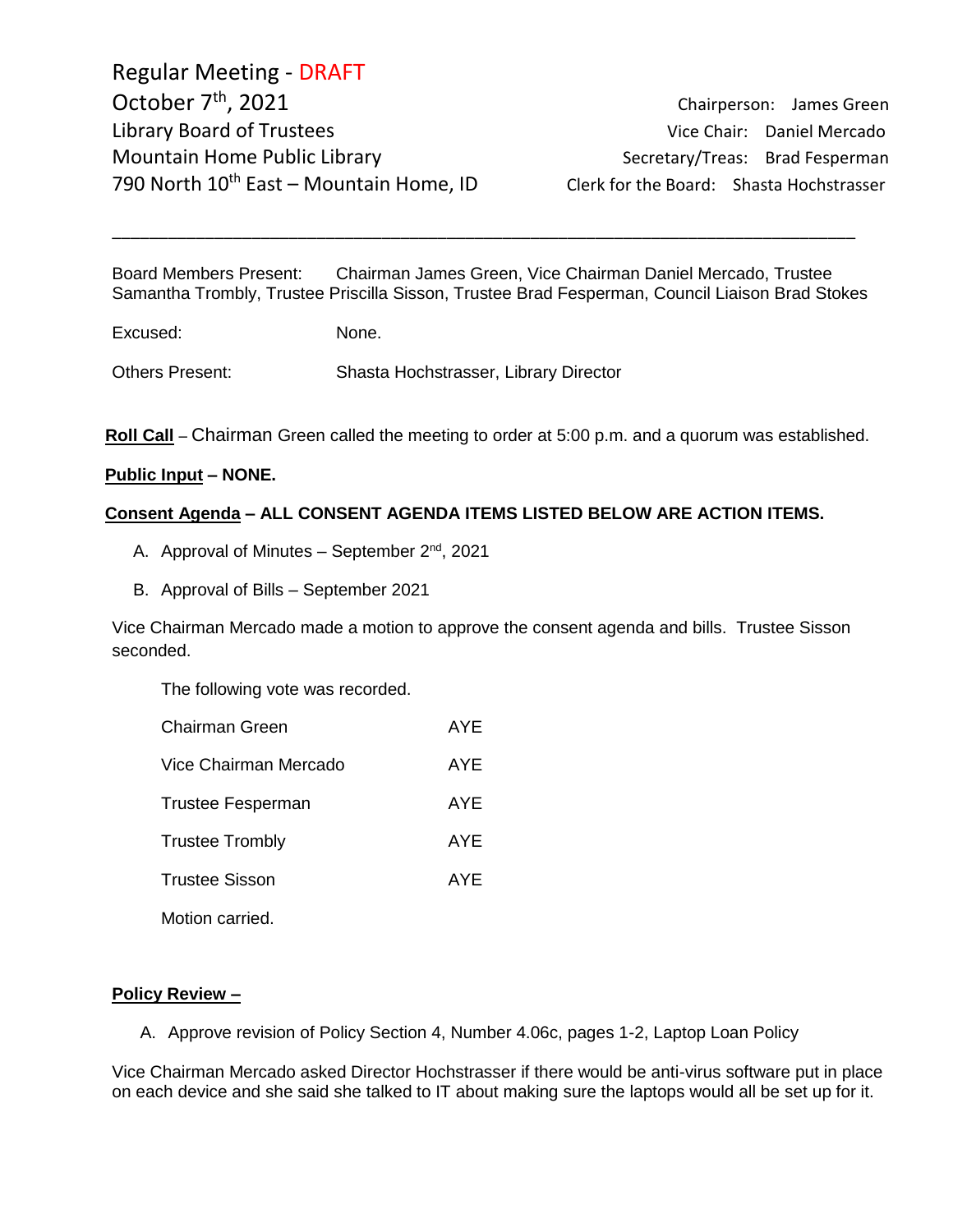Trustee Trombly made a motion to approve Policy Section 4, Number 4.06c, pages 1-2, Laptop Loan Policy. Trustee Fesperman seconded.

The following vote was recorded.

| Chairman Green           | AYE |
|--------------------------|-----|
| Vice Chairman Mercado    | AYE |
| <b>Trustee Fesperman</b> | AYE |
| <b>Trustee Trombly</b>   | AYE |
| <b>Trustee Sisson</b>    | AYE |
| Motion carried.          |     |

#### **Old Business –**

A. Action Item: Items removed from the consent section.

None.

#### **New Business –**

A. Discussion: COVID19 Protocols

Director Hochstrasser asked if the board had any concerns as far as how the library is handling the current protocols and if we need to change anything. Chairman Green said he thought Director Hochstrasser was assessing and adjusting as the numbers fluctuate. Trustee Sisson mentioned that schools are now saying masks are optional at schools. Director Hochstrasser mentioned we currently have signs posted that masks are strongly encouraged but not mandated. Director Hochstrasser also mentioned that any decision made by the library board in regards to mandates could be trumped by the city council.

## **Director Report –**

# *Old Business*

**Mobile App –** staff from all the consortium libraries are currently testing new mobile app before releasing it to the public. The app name is **Ida – An Idaho Library App** and will be available on both iTunes and Android devices. It will give you access to your account as the old app had done before but it will now allow curbside pickup requests. Staff will be able to respond online to requests that come in electronically and delivered to patron vehicles. I sent the app link to each of the board to also test for usability. We hope to release it to the public at the beginning of November.

## *New Business*

# of items cataloged: 420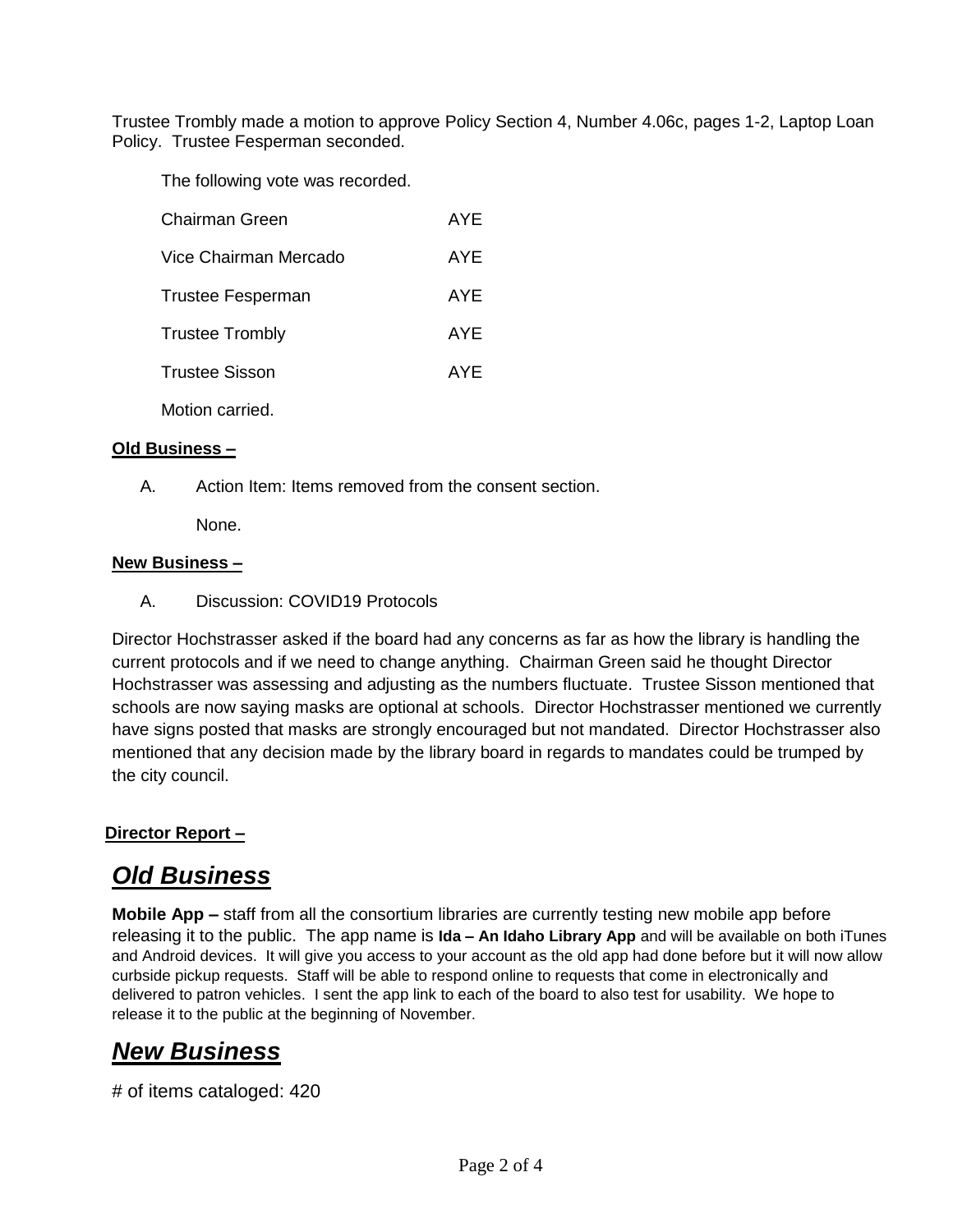# of computer sessions: 566 # of RA: 2,498 #of items checked IN: 4,186 # of items checked OUT: 5,133 # of eBooks checked out: 286 # of eAudios checked out: 126 # of patron visits (door count): 4,645 # of notarizations: 3 # of proctored tests: 5 # of new/ renewed cards: 218 Staff training as of 9/29 in the evening: SH - 4, BG- N/A , JM- 3 , MB- 3 , MF- 4 , ML- 4 , AR - 3. = 21 total. # of ILL's requested BY US to bring in for our patrons: 29 in August, 22 in September # or ILL's requested FROM US to send out to other libraries: unknown, results submitted later Total # of items owned: 53,973 Adult/Teen Circ.: 2,355 Youth Circ.: 2,366

David Lankford contributed \$1,500.00 donation directly to the Mountain Home Public Library with the agreement that \$1,200.00 is used on a print subscription to Value Line Investment Survey. A thank you letter and receipt was mailed to him.

We have the opportunity to have the Mountain Home High School Yearbooks digitized free through the OCI Yearbook Project. They pay for the shipments and provide DVD's of all the materials. We plan to have them available through the library's website when the project is completed.

The library, Parks & Rec and the golf course have collaborated on a quality of life survey for the community to complete to help us determine our goals for the next 3 years. So far, we have received 197 responses with some valuable input. We hope to see more responses before we solidify our plans. I will present them to you after the finalization.

Recently we had a patron who had made a shelter hidden behind the bushes to the right of the dumpster. Our staff member Ashley was able to get in touch with Bobby from Country Living Facility and they were able to provide this patron with a bed, food, applying for disability & medical insurance. I had Officer Holloway look at the shelter to make sure no one else was living there and he said he would have officers keep an eye out in the future, especially in the evening. Parks & Rec were able to take the shelter down for us.

Jessica will be applying for a grant through the Idaho STEM Action Center to receive a MakeDo Invent Kit (valued at \$150.00) which we will be utilizing during our Family STEM Night on October 20<sup>th</sup> from 3pm -7pm.

The Friends of the Library had a successful book sale last Friday and helped us with funding for many of our programs this month, including our Interactive Movie Night. I have calculated that they have funded almost \$4,000.00 this year towards programming, especially the Summer Reading Program. They also paid for the books we will be handing out at Spooktacular on Oct. 29<sup>th</sup>.

Director Hochstrasser said she talked to Paula at city hall this morning, and while the numbers aren't finalized yet, Paula did give her an estimate of the library's projected carryover of \$94,495.05.